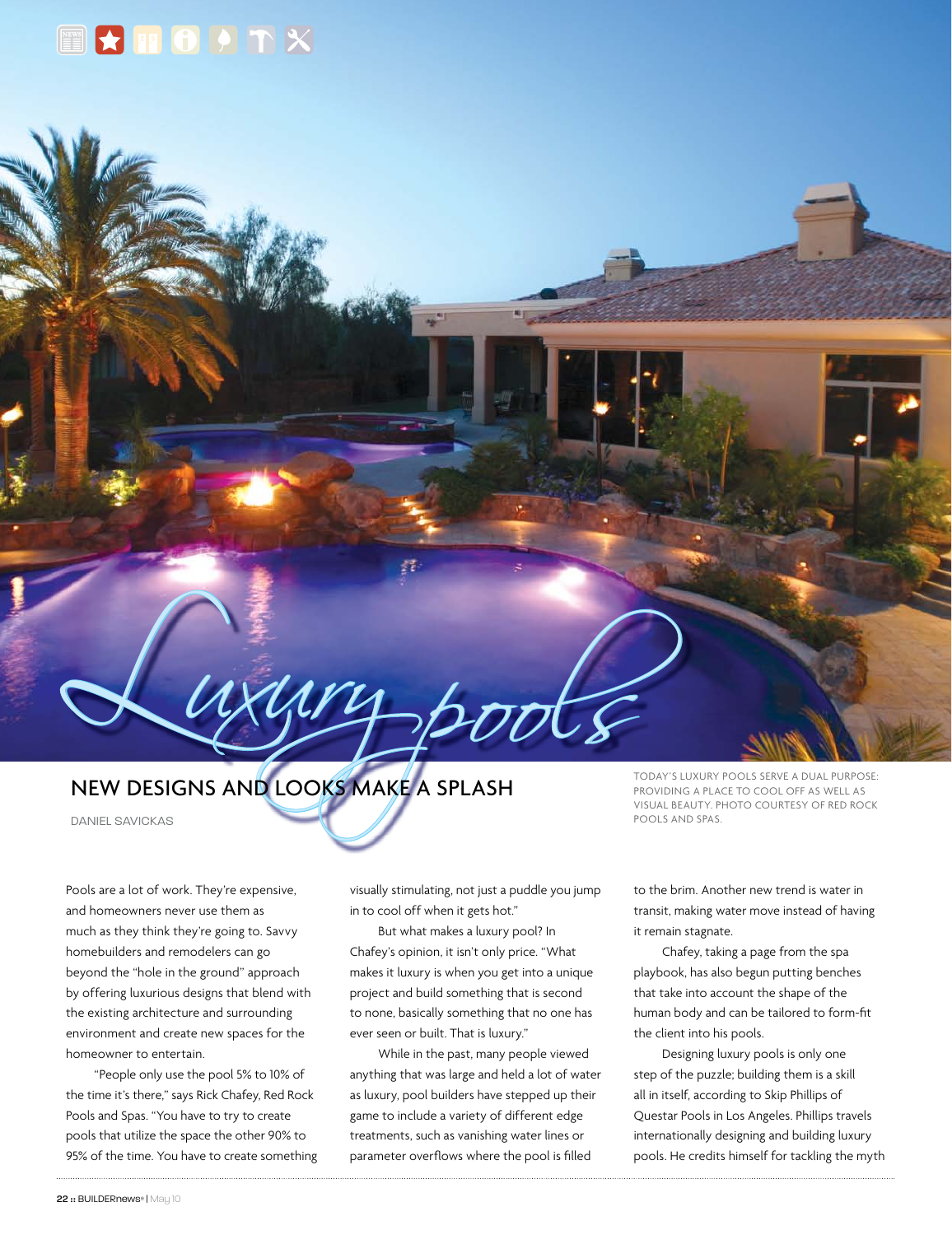

Luxury doesn't mean water

fountains shooting everywhere.

that vanishing edges are only fit for water-towater transitions or a water transition to a big elevation change.

"To have a truly luxury pool, it has to be designed in a seamless way. It has to mirror the architecture of what's around it," Phillips said. "It has to meet the design constraints of the site. A luxury pool is a combination of the vessel itself and how it fits in what's around it. There has to be a seamless transition between the vessel and the house."

Phillips cautions against having just any designer plan a luxury pool.

"If we're going to use the term 'design,' bring in someone that understands design," Phillips said…and "someone that knows color, texture, rhythm and scale. If they don't understand all of the components of creating this vessel, they shouldn't be the one you're talking to about design."

Phillips agrees that water in transit, a vanishing edge (which is what his company specializes in) and slot overflows are all great ideas among design elements of luxury pools, but he's quick to point out that a pool can quickly become overdone.

"Luxury doesn't mean water fountains shooting everywhere," Phillips said. "This

creates white noise, white noise is distracting. You want the pool to be a tranquil place. There are three components that drive people to exterior

space: fire, food and/or water. People are drawn to them, so we incorporate those when we create a destination."

## **Luxurious and green?**

Many homeowners may shy away from the idea of a pool because of the amount of water used and associated energy costs. There are some solutions for builders to offer customers the vaunted luxury of pools while lessening the impact of water usage.

Pentair Water Pool and Spa, a manufacturer of swimming pool equipment,



has created some of the only energy-efficient products on the market.

E APOPTX

The main cost of energy with pools is filtering and cleaning the water by taking the

> it out of the pool and running it through a filter and then back again. This process happens at least once a day. Pentair says it has an answer for

this energy-draining process: the variable speed pump. The industry standard is to use a 1.5 horsepower pump, which uses roughly 2,000 watts of electricity to run. By using the variable speed pump, the homeowner can cut the electricity usage down to 300 watts.

"The variable speed pump is 30% more efficient that any other pump, even at the same speed," Chafey says. "By using the variable speeds, it allows us to use one pump on a job when we used to need three."

"It's like driving your car, you have the ability to drive at different speeds," said Steve Barnes, safety and compliance manager for Pentair. "You only use the power to run the filter, when you need it. The rest of the time you can run the pump at a lower speed."

The other concern with pools is water costs. A lot of those costs again come with the act of cleaning and filtering the pool water. There are three kinds of filters: sand, which was the first filter; diatomaceous earth; or Pentair's cartridge filters. Both sand and diatomaceous earth filters clean the pool by backwashing the water, which can take 100 to 200 gallons of water a week and require running the pool pump for longer hours at the fastest speed. The cartridges don't use any water and act like furnace filters; the water is cleaned by passing through the filter. They

Vanishing water lines continue to be a major design trend in luxury pools. Photo courtesy of Pentair Water Pool and Spa.